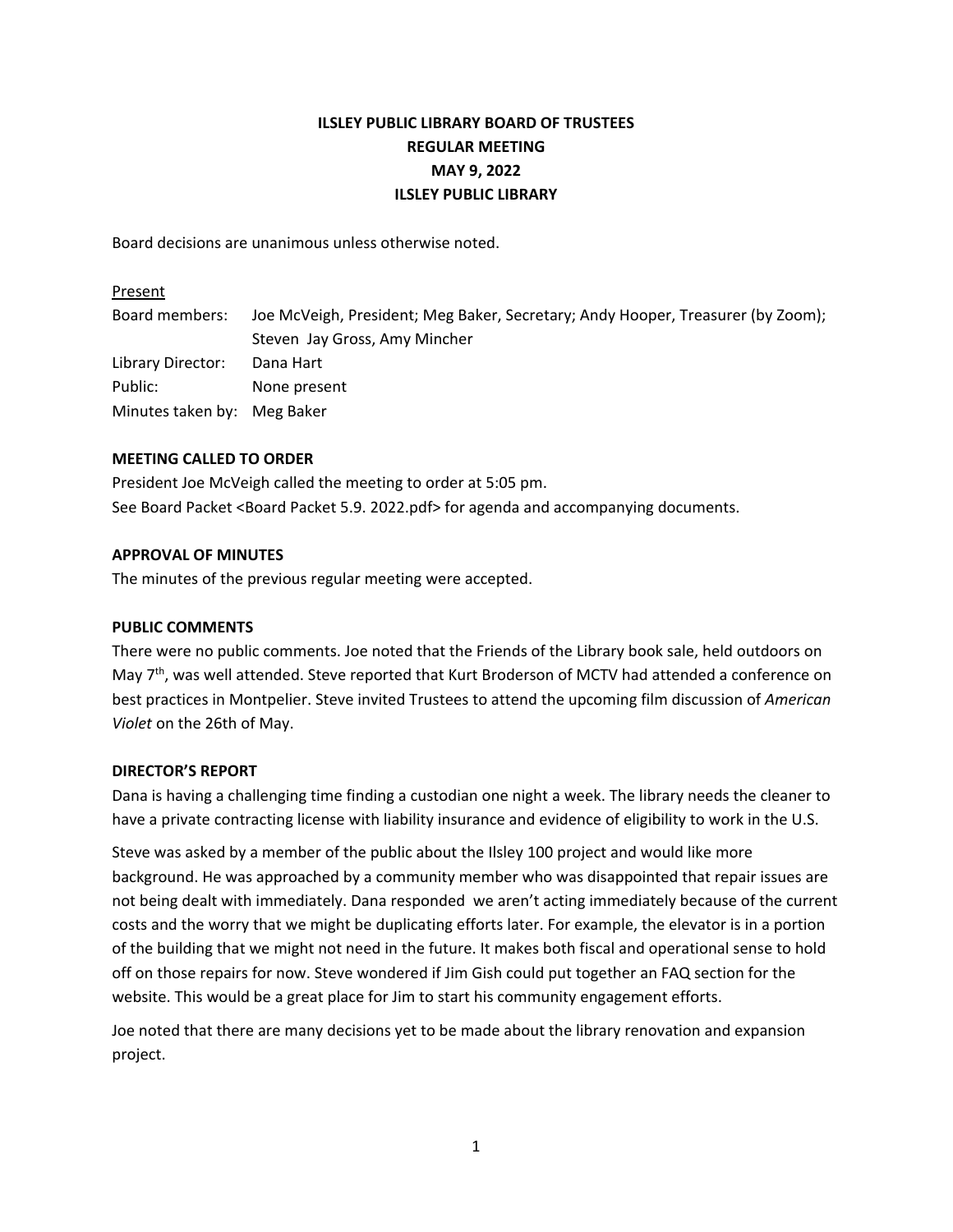Several years ago, Dana received a ballpark estimate of \$100,000 to fix the elevator from Bay State Elevator which seemed low, so she sought a second estimate. The new quote is \$450,000. No one who provided a quote has actually physically inspected the elevator, so this is a rough placeholder for planning purposes. We are not in compliance with ADA if the elevator is not working, even during the period when it is under repair. We would have to come into compliance with ADA during the renovations and would also need to fix any fire and safety code violations as we find them. In terms of accessibility Joe noted that the original plan of the Garden Club's renovated gardens in front of the library included a ramp for wheelchair access. However it makes sense to wait to find out what will happen with the library steps before moving forward with additional landscaping. Dana has not found anyone to repair the steps. Joe wondered if Carrera might be helpful. Jim Gish would probably know who to reach out to at Carrera.

Chris, Tricia, and Hayley will be attending a conference. Dana will be out for a little well‐deserved time off.

Joe suggested that we need to archive the library op‐ed pieces from the newspaper. Dana will publish them to the website after we have a few more. She plans to continue writing them through the renovation and expansion project. She will make an article summarizing them before the anticipated bond vote.

#### **PROJECT TEAM UPDATE**

Joe and Dana have been discussing public engagement and plan to meet with the Addison Independent soon about keeping the public updated. The project team meets on the second and fourth Thursdays at 10:00 at the library and on Zoom.

The staff have been interviewed and Barbara Doyle Wilch, Dana, and Judith Harris will translate that into square footage and recommendations. The Project Team is creating a matrix for making decisions about what general direction to pursue. They will be taking a field trip to the South Burlington and Shelburne libraries on May 17th. Dana has been demonstrating examples of library design to the Project Team to help create ideas.

Barbara Doyle Wilch excerpted information from the Downtown Master Plan that might be relevant to the library renovation and expansion.

Another part of the conversation is related to the timeline for the project. We are currently working backwards from an anticipated March 2024 bond vote. On the website there is a project schedule. There is a lot to get done. According to this draft timeline, we need to have a rough budget by November 2022. The November 2024 bond vote is a fallback date for the project. The construction timeline will depend on the scope of the project.

There are a lot of questions still to answer. We need to determine how our current spaces are used and how we would prioritize future uses. Judith Harris has been very helpful in determining how we use our current spaces. For example, a large percentage of the square footage we have is not available for program use because it isa hallway or an elevator shaft or otherwise unusable for programs. As additions were put on, we have created more unusable spaces. Steve pointed out how difficult it is to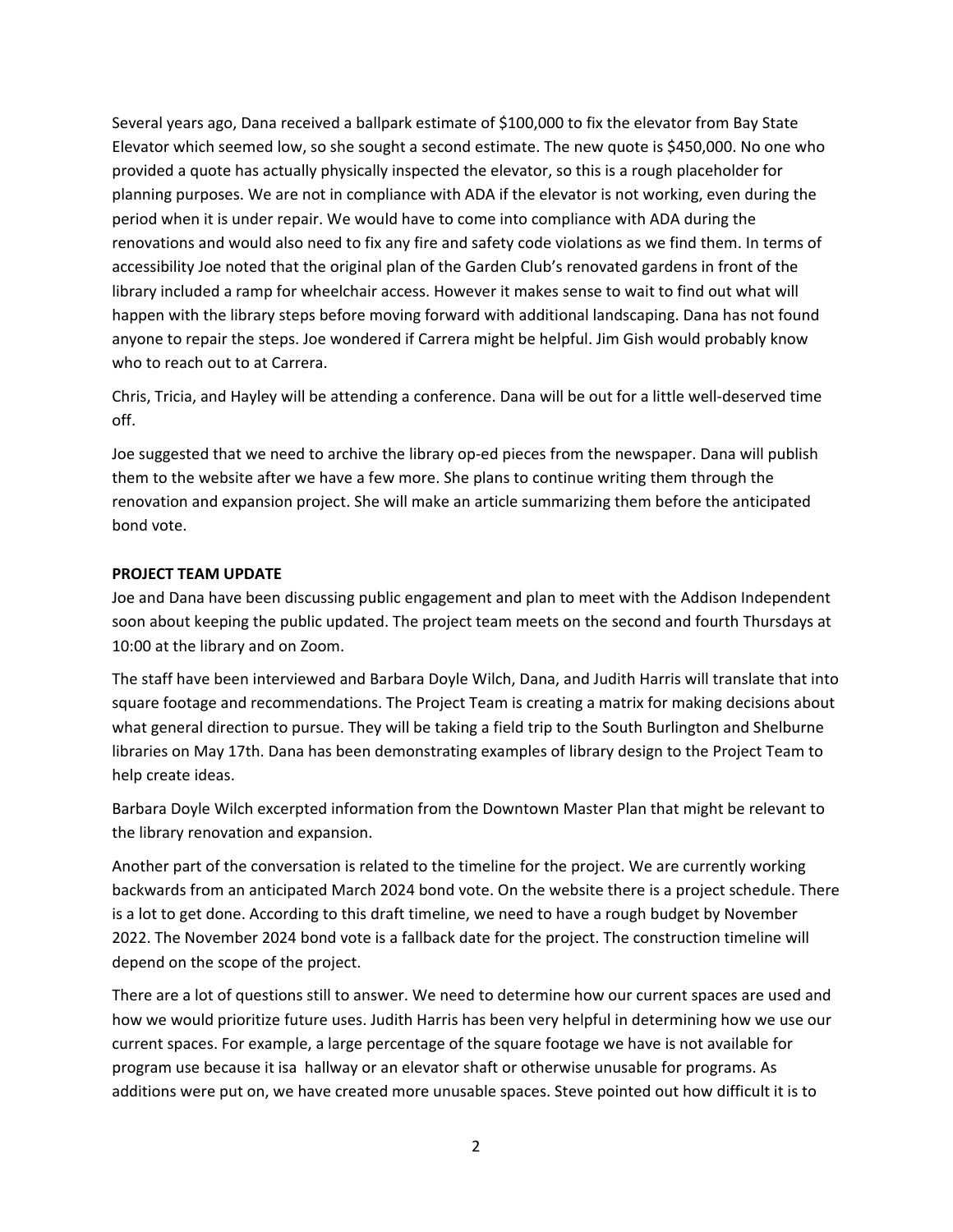design for flexible future use. Amy noted that technology changes space needs also. Dana pointed out that plans can be made flexible and it would be good to plan for future additions.

Judith Harris had highlighted the fact that there are staff costs to having an inefficient building.

## **BOARD DISCUSSION: MISSION STATEMENT**

Joe would like us to come to clarity on the difference between a vision and mission statement. We looked at some examples last month. What is the purpose? What is the time frame? What are the considerations? Joe wonders which comes first.

Steve used the example of the Declaration of Independence vs. the Constitution. The vision statement is an aspirational or inspirational statement and the mission statement is more concrete and about how we are going to get there. Amy noted that the vision statement might be more about the community and the mission statement might be more about the organization. How would the organization improve the world? Andy noted that the mission should still be something that we can work towards over many years with measurable goals. Joe spoke about mission as identity and purpose. A mission has a strong sense of self that builds toward the vision. Amy notes that mission statements are often too vague or aspirational. Dana agrees that the mission comes from the hopes and dreams. Steve liked the part of Dana's op‐ed article in the *Addison Independent* where she discusses the role of the library in building community.

Joe noted that the mission needs to be broad but specific to our library. It shouldn't be interchangeable with the mission statement of a different type of organization. Steve notes that we also need to reflect the town.

Meg pointed out that vision and mission statements are used most frequently in grants and other programs. Amy noted that the vision and mission is also used in a plan of work or strategic plan. We should have a vision and mission to work on at the retreat.

Dana provided the Board with some possible definitions. The vision is more about the community and the mission is more about the library's role. We need to consider what our geographical region is and how the vision/mission might attract and build partnerships. Our community is divided in many ways. What is the library's role in bringing people together?

The library has a role in almost all the visions for our community. The library should be helping the community come up with solutions to problems by bringing people together. We should be aware of the needs of our community and create the public space for those.

The board worked to refine the definitions of the vision and mission.

Steve asked how we would share the vision and mission after the retreat. Staff will need to respond. The Friends and the Teen Advisory Group might be good places to bring the statement. It would be good to bring it to other groups and patrons and receive structured feedback.

Before the retreat, trustees should look at the list of words we created in response to the other library vision/mission statements and think about which statements are more about vision and which are more about mission. They should consider what their possible vision and mission statements might be. We